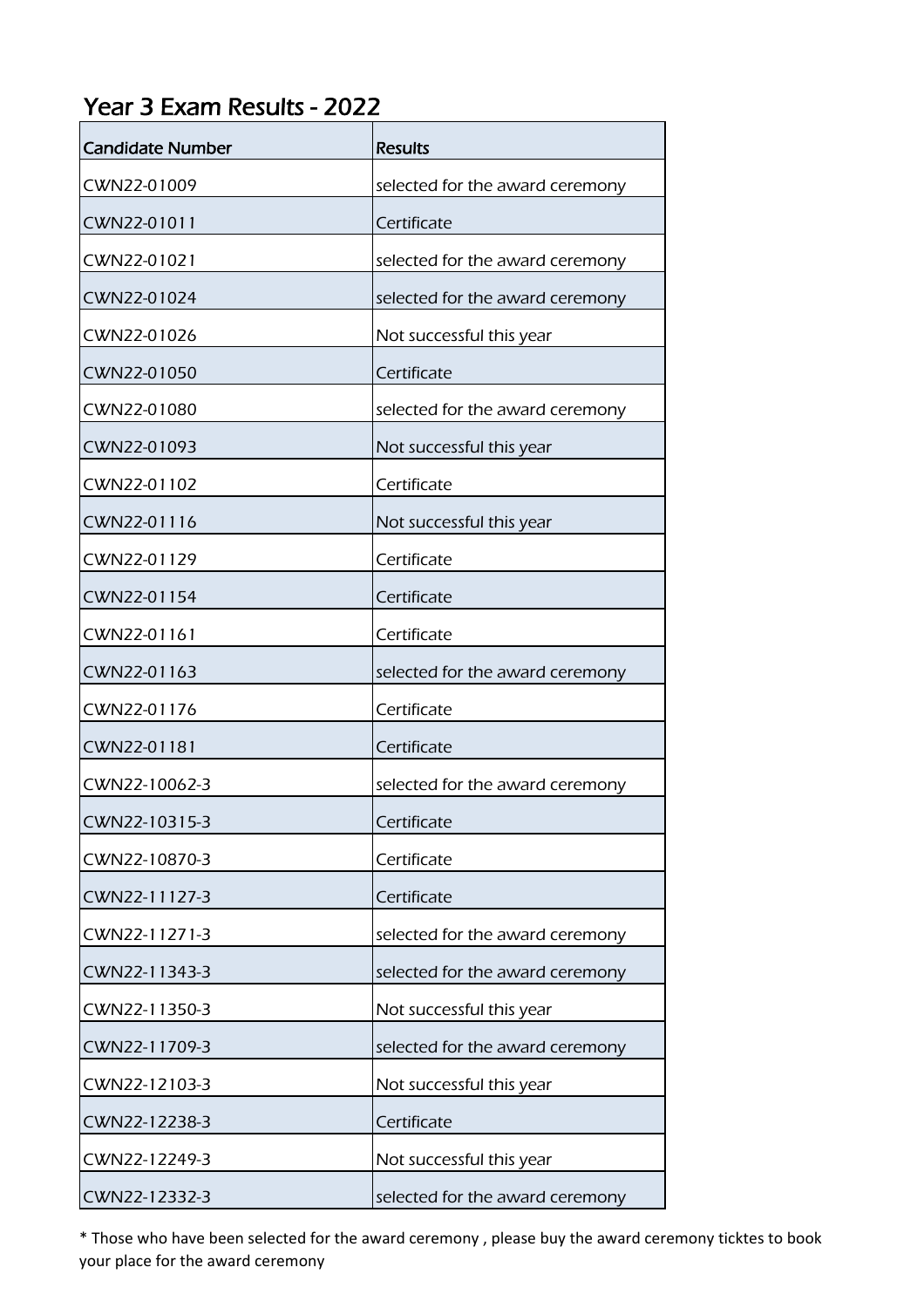| <b>Candidate Number</b> | <b>Results</b>                  |
|-------------------------|---------------------------------|
| CWN22-12707-3           | selected for the award ceremony |
| CWN22-13304-3           | selected for the award ceremony |
| CWN22-13556-3           | selected for the award ceremony |
| CWN22-13640-3           | selected for the award ceremony |
| CWN22-13684-3           | Certificate                     |
| CWN22-14033-3           | Not successful this year        |
| CWN22-15680-3           | selected for the award ceremony |
| CWN22-16863-3           | Not successful this year        |
| CWN22-16986-3           | selected for the award ceremony |
| CWN22-1710              | Not successful this year        |
| CWN22-17806-3           | Not successful this year        |
| CWN22-18250-3           | selected for the award ceremony |
| CWN22-18780-3           | Certificate                     |
| CWN22-19504-3           | Certificate                     |
| CWN22-19845-3           | Not successful this year        |
| CWN22-19857-3           | Not successful this year        |
| CWN22-20018-3           | Certificate                     |
| CWN22-20125-3           | Certificate                     |
| CWN22-20129-3           | Certificate                     |
| CWN22-20522-3           | Not successful this year        |
| CWN22-20609-3           | Not successful this year        |
| CWN22-20746-3           | Not successful this year        |
| CWN22-21722-3           | Certificate                     |
| CWN22-22295-3           | Certificate                     |
| CWN22-22349-3           | selected for the award ceremony |
| CWN22-22447-3           | Certificate                     |
| CWN22-22753-3           | Certificate                     |
| CWN22-22957-3           | selected for the award ceremony |
| CWN22-23499-3           | Not successful this year        |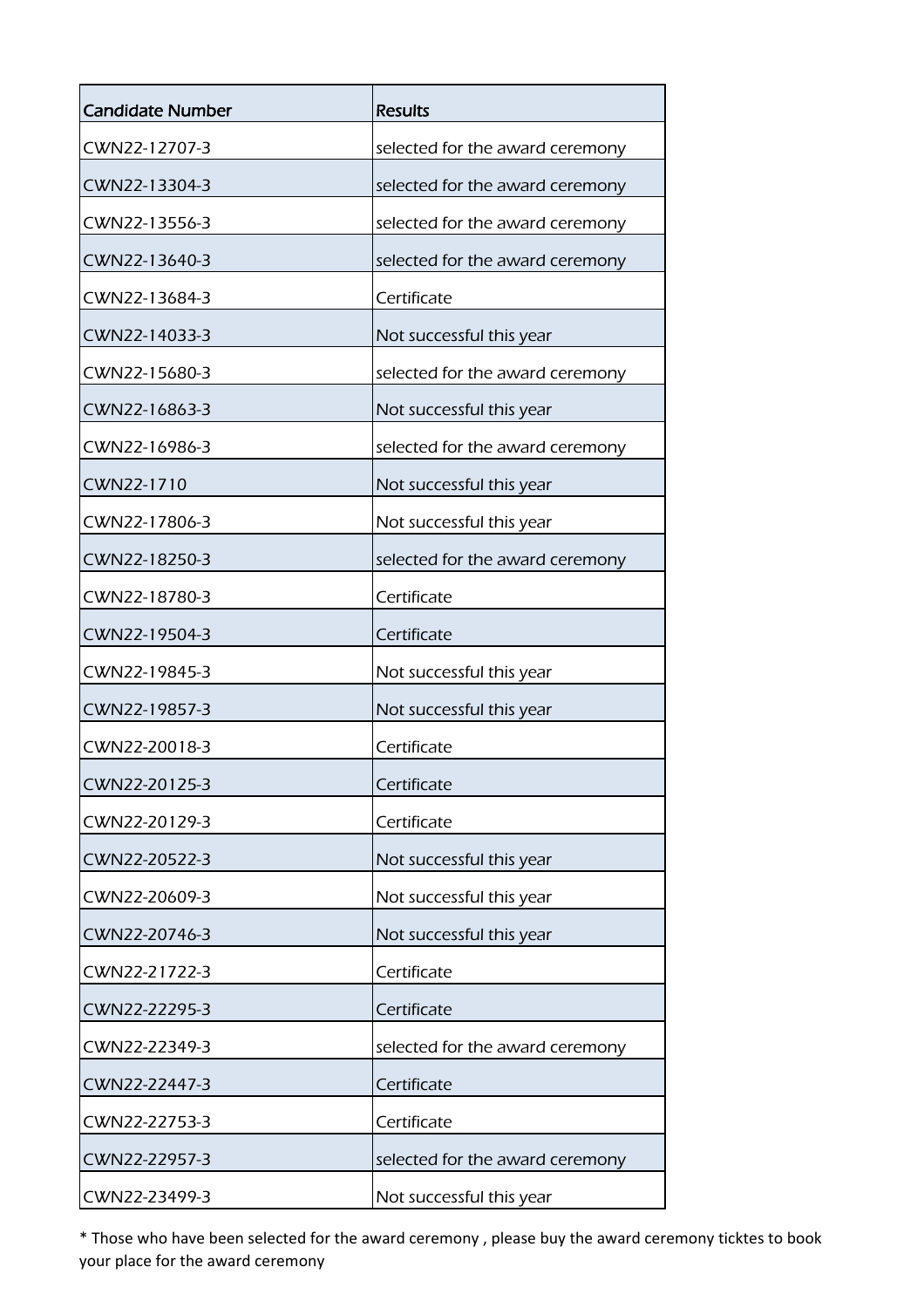| Candidate Number | <b>Results</b>                  |
|------------------|---------------------------------|
| CWN22-23555-3    | Certificate                     |
| CWN22-23644-3    | selected for the award ceremony |
| CWN22-24585-3    | Certificate                     |
| CWN22-24615-3    | Certificate                     |
| CWN22-24726-3    | selected for the award ceremony |
| CWN22-24747-3    | Certificate                     |
| CWN22-25002-3    | selected for the award ceremony |
| CWN22-25407-3    | Not successful this year        |
| CWN22-25530-3    | selected for the award ceremony |
| CWN22-25968-3    | selected for the award ceremony |
| CWN22-26019-3    | selected for the award ceremony |
| CWN22-26068-3    | selected for the award ceremony |
| CWN22-26122-3    | Certificate                     |
| CWN22-26247-3    | Certificate                     |
| CWN22-26305-3    | selected for the award ceremony |
| CWN22-27197-3    | Not successful this year        |
| CWN22-28339-3    | Certificate                     |
| CWN22-28403-3    | Certificate                     |
| CWN22-29284-3    | Certificate                     |
| CWN22-29387-3    | Certificate                     |
| CWN22-29451-3    | Certificate                     |
| CWN22-30358-3    | Not successful this year        |
| CWN22-30766-3    | Not successful this year        |
| CWN22-31138-3    | selected for the award ceremony |
| CWN22-31232-3    | Not successful this year        |
| CWN22-31459-3    | Certificate                     |
| CWN22-32294-3    | selected for the award ceremony |
| CWN22-32701-3    | Certificate                     |
| CWN22-32853-3    | Certificate                     |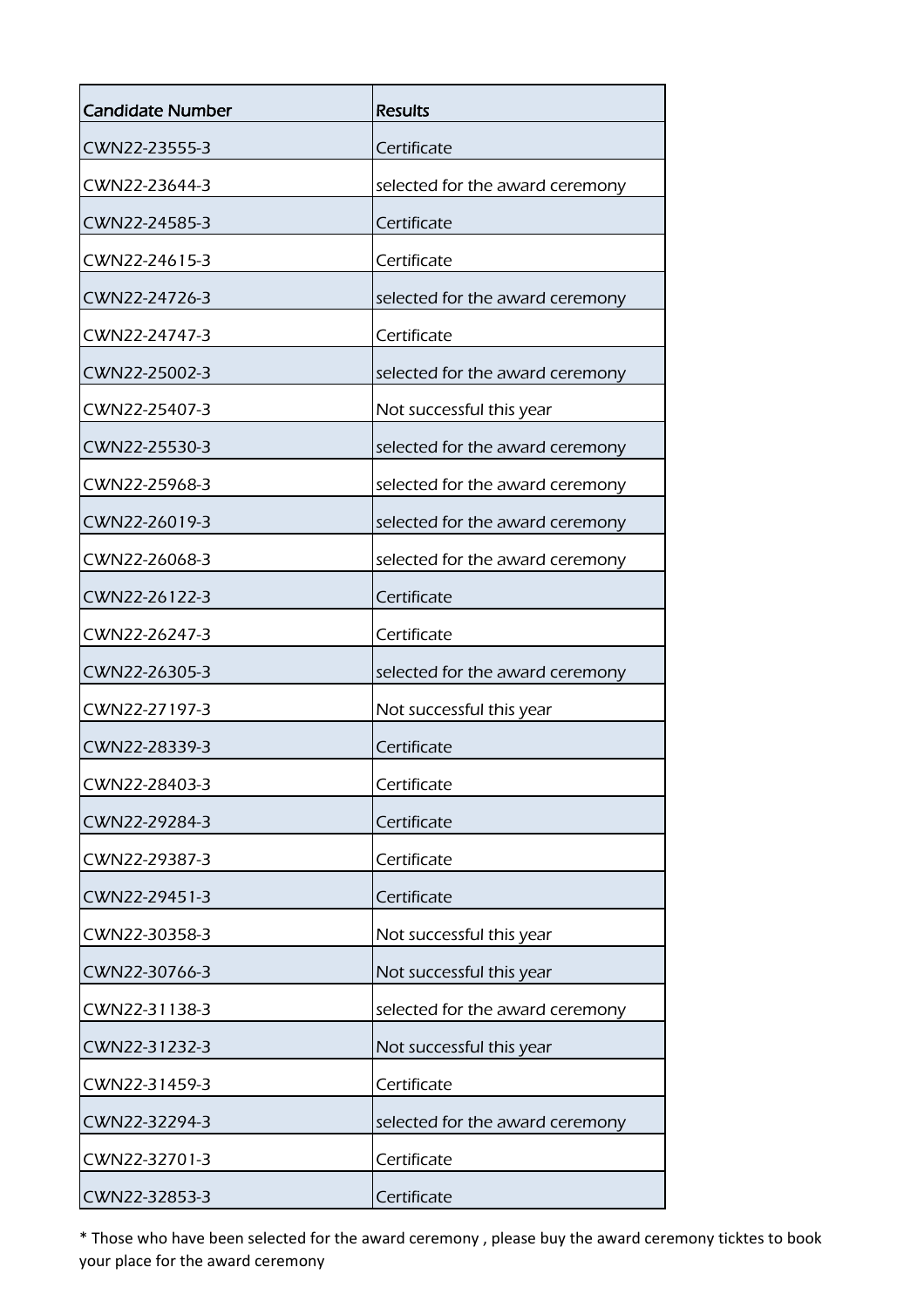| <b>Candidate Number</b> | <b>Results</b>                  |
|-------------------------|---------------------------------|
| CWN22-33274-3           | selected for the award ceremony |
| CWN22-33577-3           | Certificate                     |
| CWN22-33847-3           | Certificate                     |
| CWN22-34159-3           | Certificate                     |
| CWN22-34433-3           | selected for the award ceremony |
| CWN22-34463-3           | Certificate                     |
| CWN22-34685-3           | Certificate                     |
| CWN22-34870-3           | Certificate                     |
| CWN22-34914-3           | Not successful this year        |
| CWN22-35020-3           | Certificate                     |
| CWN22-35201-3           | selected for the award ceremony |
| CWN22-35821-3           | Certificate                     |
| CWN22-35945-3           | Certificate                     |
| CWN22-36306-3           | Certificate                     |
| CWN22-37104-3           | selected for the award ceremony |
| CWN22-37197-3           | Certificate                     |
| CWN22-37271-3           | Not successful this year        |
| CWN22-37433-3           | Not successful this year        |
| CWN22-38057-3           | selected for the award ceremony |
| CWN22-38104-3           | Certificate                     |
| CWN22-38202-3           | selected for the award ceremony |
| CWN22-38699-3           | selected for the award ceremony |
| CWN22-38910-3           | Certificate                     |
| CWN22-39018-3           | selected for the award ceremony |
| CWN22-40621-3           | selected for the award ceremony |
| CWN22-40662-3           | Not successful this year        |
| CWN22-40836-3           | Not successful this year        |
| CWN22-40924-3           | selected for the award ceremony |
| CWN22-40993-3           | Certificate                     |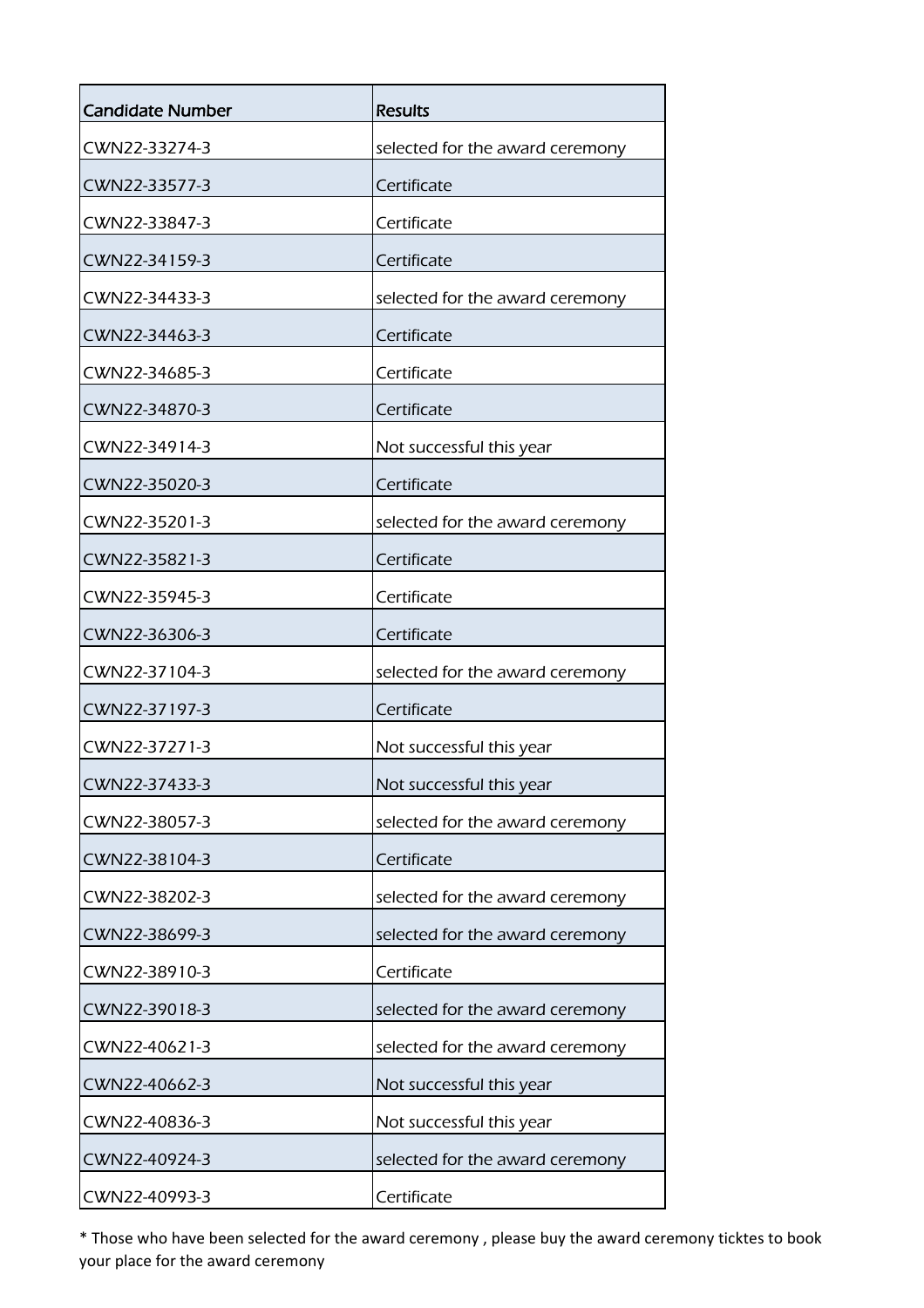| <b>Candidate Number</b> | <b>Results</b>                  |
|-------------------------|---------------------------------|
| CWN22-41289-3           | selected for the award ceremony |
| CWN22-43346-3           | Certificate                     |
| CWN22-43943-3           | Certificate                     |
| CWN22-44062-3           | selected for the award ceremony |
| CWN22-44679-3           | selected for the award ceremony |
| CWN22-45124-3           | Certificate                     |
| CWN22-4513              | selected for the award ceremony |
| CWN22-45646-3           | Certificate                     |
| CWN22-46232-3           | Not successful this year        |
| CWN22-46309-3           | Certificate                     |
| CWN22-46419-3           | selected for the award ceremony |
| CWN22-46434-3           | selected for the award ceremony |
| CWN22-46744-3           | selected for the award ceremony |
| CWN22-46769-3           | selected for the award ceremony |
| CWN22-46983-3           | selected for the award ceremony |
| CWN22-47002-3           | selected for the award ceremony |
| CWN22-47430-3           | Certificate                     |
| CWN22-47769-3           | Certificate                     |
| CWN22-48337-3           | Certificate                     |
| CWN22-48421-3           | Certificate                     |
| CWN22-48439-3           | Not successful this year        |
| CWN22-48785-3           | selected for the award ceremony |
| CWN22-48898-3           | selected for the award ceremony |
| CWN22-48963-3           | Certificate                     |
| CWN22-49316-3           | Certificate                     |
| CWN22-49405-3           | Not successful this year        |
| CWN22-49470-3           | selected for the award ceremony |
| CWN22-50590-3           | selected for the award ceremony |
| CWN22-50628-3           | Certificate                     |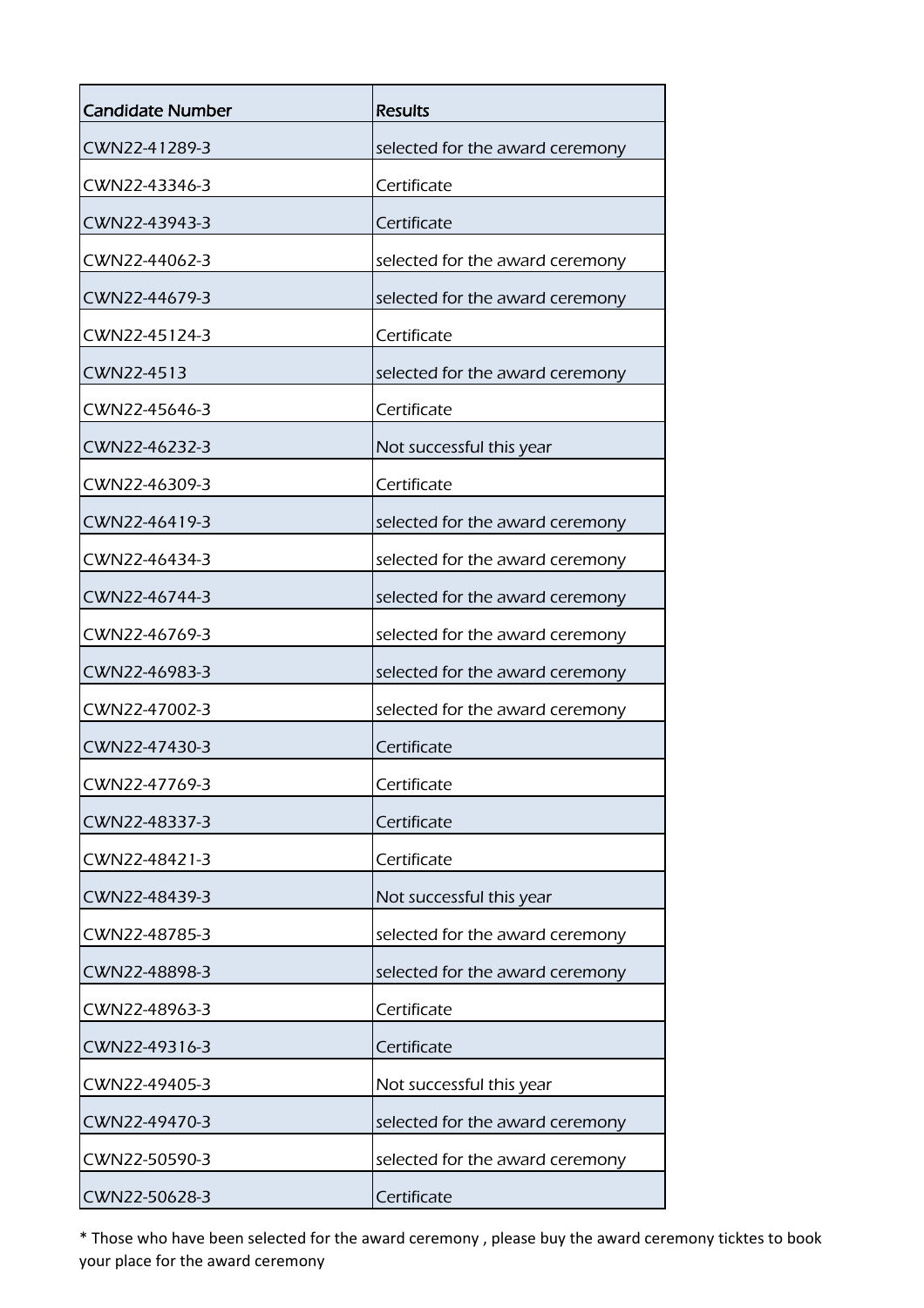| <b>Candidate Number</b> | <b>Results</b>                  |
|-------------------------|---------------------------------|
| CWN22-50656-3           | selected for the award ceremony |
| CWN22-50725-3           | Not successful this year        |
| CWN22-50895-3           | selected for the award ceremony |
| CWN22-51051-3           | Not successful this year        |
| CWN22-51117-3           | Certificate                     |
| CWN22-51703-3           | selected for the award ceremony |
| CWN22-51707-3           | Not successful this year        |
| CWN22-52533-3           | selected for the award ceremony |
| CWN22-52922-3           | selected for the award ceremony |
| CWN22-53168-3           | Certificate                     |
| CWN22-53731-3           | Certificate                     |
| CWN22-53902-3           | selected for the award ceremony |
| CWN22-54256-3           | Certificate                     |
| CWN22-55502-3           | Not successful this year        |
| CWN22-55523-3           | Certificate                     |
| CWN22-56010-3           | Certificate                     |
| CWN22-56209-3           | Certificate                     |
| CWN22-56400-3           | Not successful this year        |
| CWN22-57156-3           | Not successful this year        |
| CWN22-57382-3           | Certificate                     |
| CWN22-57487-3           | selected for the award ceremony |
| CWN22-57530-3           | Certificate                     |
| CWN22-57684-3           | selected for the award ceremony |
| CWN22-58067-3           | selected for the award ceremony |
| CWN22-58692-3           | selected for the award ceremony |
| CWN22-58935-3           | Certificate                     |
| CWN22-59372-3           | selected for the award ceremony |
| CWN22-60153-3           | Certificate                     |
| CWN22-60582-3           | Certificate                     |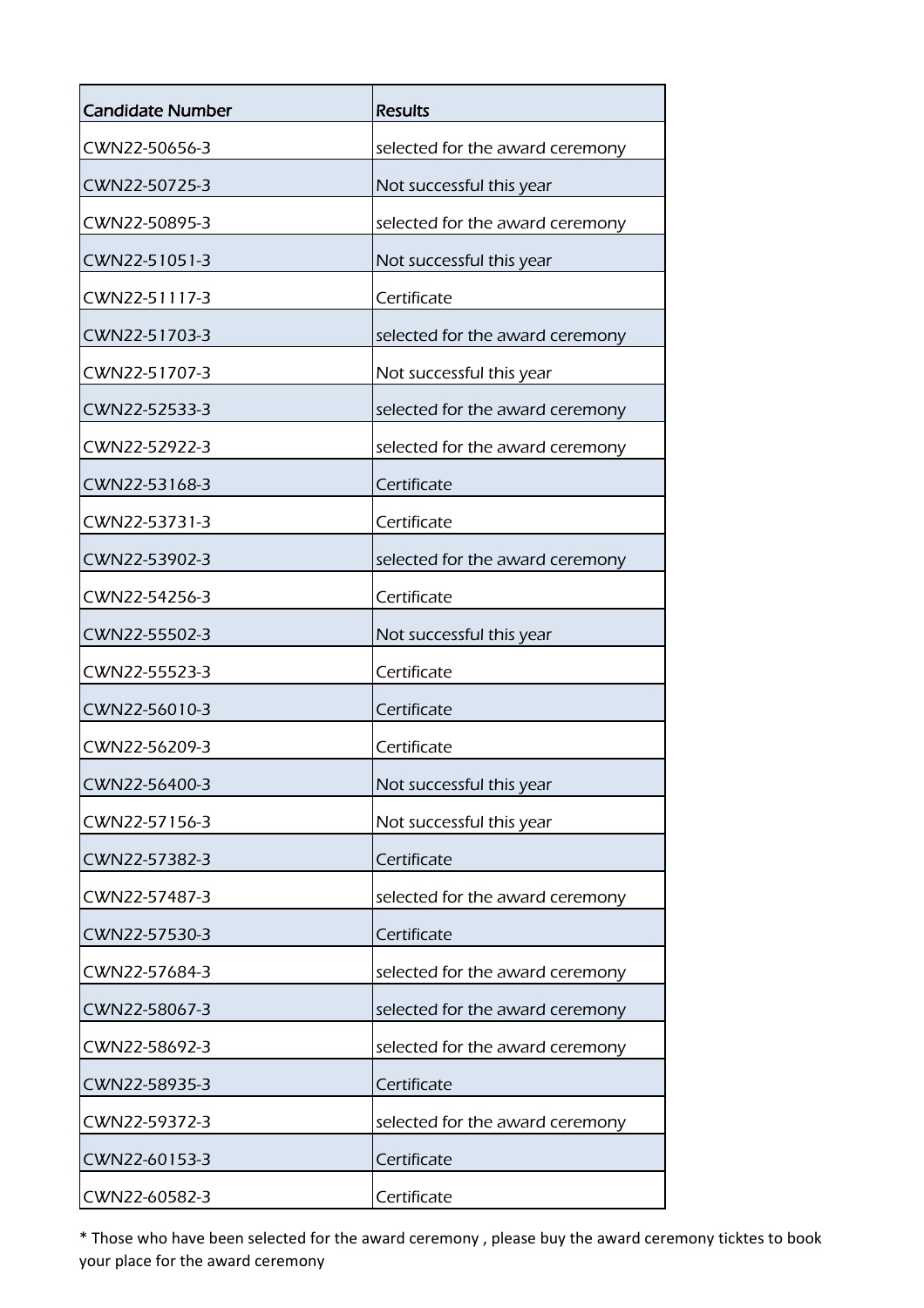| Candidate Number | <b>Results</b>                  |
|------------------|---------------------------------|
| CWN22-60709-3    | selected for the award ceremony |
| CWN22-60788-3    | selected for the award ceremony |
| CWN22-60819-3    | Not successful this year        |
| CWN22-61135-3    | selected for the award ceremony |
| CWN22-61510-3    | selected for the award ceremony |
| CWN22-61558-3    | selected for the award ceremony |
| CWN22-61589-3    | Certificate                     |
| CWN22-61667-3    | selected for the award ceremony |
| CWN22-61754-3    | selected for the award ceremony |
| CWN22-61896-3    | selected for the award ceremony |
| CWN22-62035-3    | selected for the award ceremony |
| CWN22-62082-3    | selected for the award ceremony |
| CWN22-62119-3    | selected for the award ceremony |
| CWN22-6219       | Certificate                     |
| CWN22-62249-3    | Not successful this year        |
| CWN22-62618-3    | Not successful this year        |
| CWN22-62693-3    | Not successful this year        |
| CWN22-63598-3    | Certificate                     |
| CWN22-63679-3    | Not successful this year        |
| CWN22-63708-3    | Not successful this year        |
| CWN22-64643-3    | selected for the award ceremony |
| CWN22-66127-3    | Certificate                     |
| CWN22-66302-3    | Certificate                     |
| CWN22-66510-3    | Not successful this year        |
| CWN22-66631-3    | Not successful this year        |
| CWN22-66986-3    | Certificate                     |
| CWN22-67927-3    | Certificate                     |
| CWN22-68040-3    | Not successful this year        |
| CWN22-6823       | Certificate                     |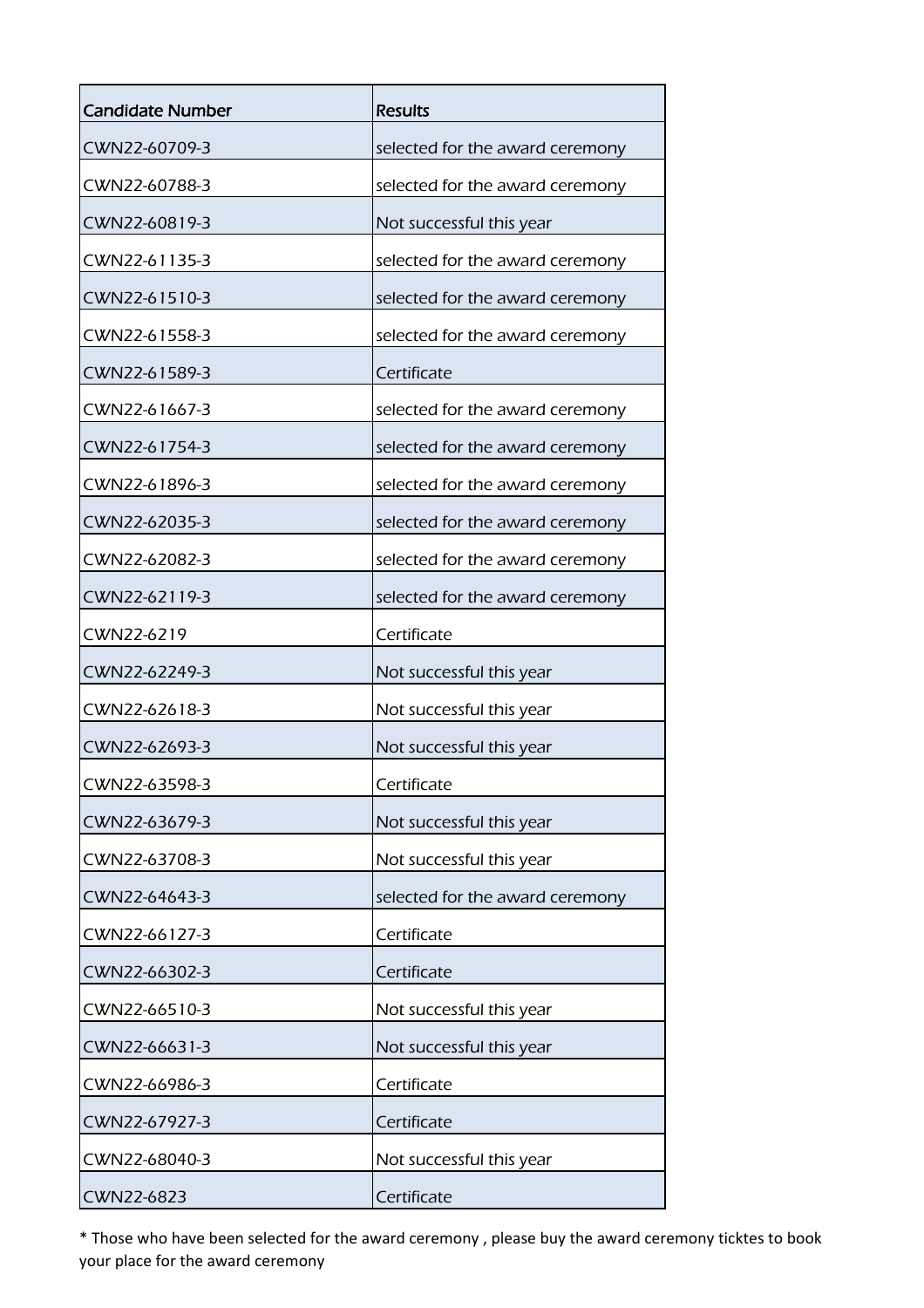| <b>Candidate Number</b> | <b>Results</b>                  |
|-------------------------|---------------------------------|
| CWN22-68533-3           | Not successful this year        |
| CWN22-68740-3           | Not successful this year        |
| CWN22-68863-3           | selected for the award ceremony |
| CWN22-68976-3           | Not successful this year        |
| CWN22-69190-3           | Certificate                     |
| CWN22-69258-3           | Certificate                     |
| CWN22-69601-3           | Certificate                     |
| CWN22-70169-3           | Certificate                     |
| CWN22-70911-3           | Certificate                     |
| CWN22-71064-3           | Not successful this year        |
| CWN22-71169-3           | Certificate                     |
| CWN22-71973-3           | Certificate                     |
| CWN22-72378-3           | Certificate                     |
| CWN22-72523-3           | Certificate                     |
| CWN22-72621-3           | Certificate                     |
| CWN22-72801-3           | Not successful this year        |
| CWN22-73209-3           | selected for the award ceremony |
| CWN22-73280-3           | selected for the award ceremony |
| CWN22-73334-3           | selected for the award ceremony |
| CWN22-73383-3           | selected for the award ceremony |
| CWN22-73578-3           | selected for the award ceremony |
| CWN22-74789-3           | selected for the award ceremony |
| CWN22-74861-3           | Certificate                     |
| CWN22-75252-3           | selected for the award ceremony |
| CWN22-75308-3           | selected for the award ceremony |
| CWN22-75659-3           | Not successful this year        |
| CWN22-76206-3           | Certificate                     |
| CWN22-76238-3           | selected for the award ceremony |
| CWN22-76510-3           | Not successful this year        |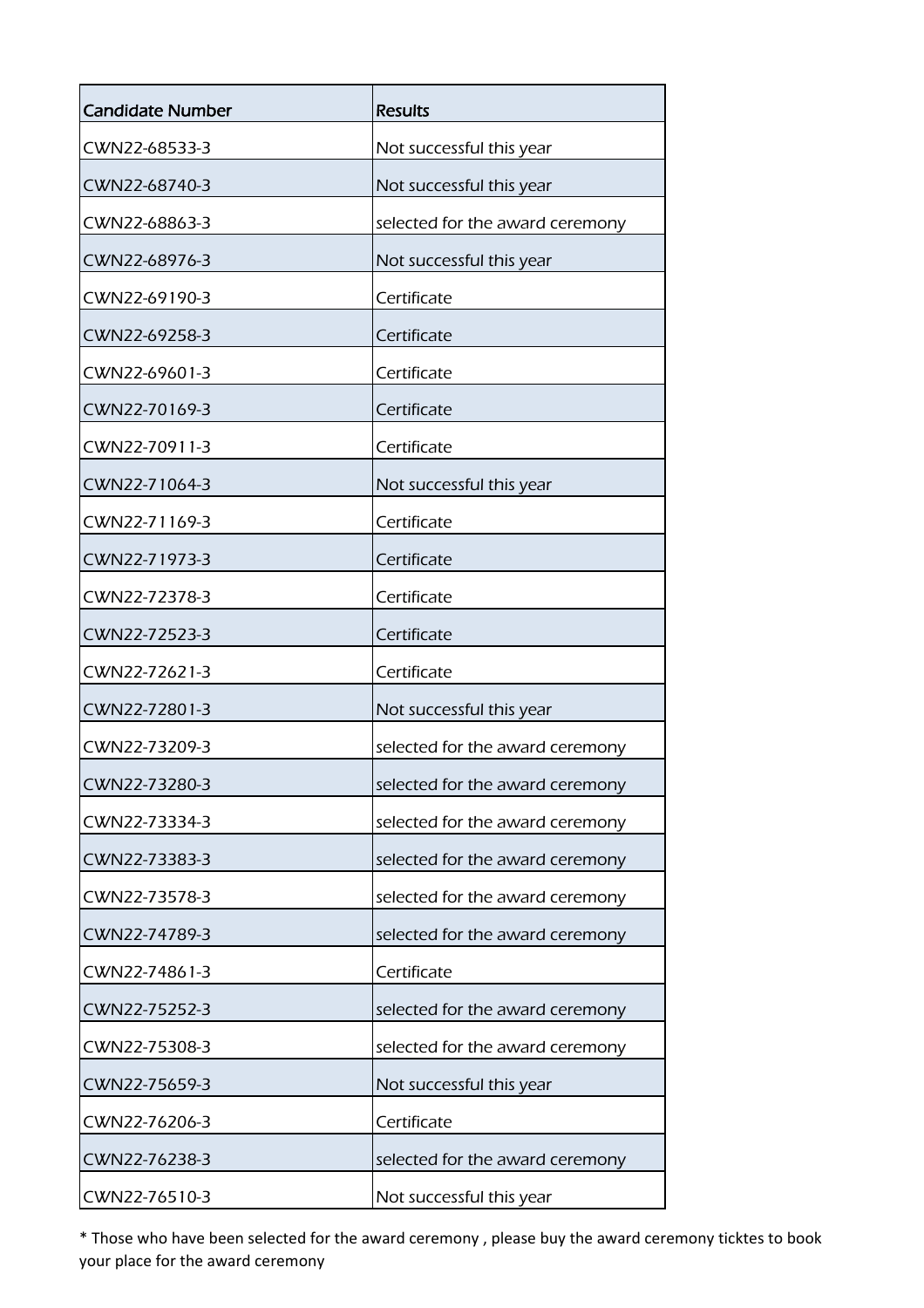| <b>Candidate Number</b> | <b>Results</b>                  |
|-------------------------|---------------------------------|
| CWN22-76557-3           | Not successful this year        |
| CWN22-76971-3           | Certificate                     |
| CWN22-77408-3           | Certificate                     |
| CWN22-77650-3           | selected for the award ceremony |
| CWN22-77737-3           | selected for the award ceremony |
| CWN22-78078-3           | selected for the award ceremony |
| CWN22-78206-3           | Certificate                     |
| CWN22-78211-3           | selected for the award ceremony |
| CWN22-78568-3           | selected for the award ceremony |
| CWN22-78718-3           | selected for the award ceremony |
| CWN22-79483-3           | Certificate                     |
| CWN22-79694-3           | selected for the award ceremony |
| CWN22-79695-3           | Not successful this year        |
| CWN22-80447-3           | Certificate                     |
| CWN22-80526-3           | Not successful this year        |
| CWN22-80886-3           | Not successful this year        |
| CWN22-81071-3           | selected for the award ceremony |
| CWN22-81283-3           | selected for the award ceremony |
| CWN22-81442-3           | selected for the award ceremony |
| CWN22-81563-3           | selected for the award ceremony |
| CWN22-81628-3           | Not successful this year        |
| CWN22-81652-3           | Not successful this year        |
| CWN22-81840-3           | Certificate                     |
| CWN22-82218-3           | Not successful this year        |
| CWN22-82468-3           | Not successful this year        |
| CWN22-83042-3           | Certificate                     |
| CWN22-84310-3           | Certificate                     |
| CWN22-84387-3           | Certificate                     |
| CWN22-85001-3           | Certificate                     |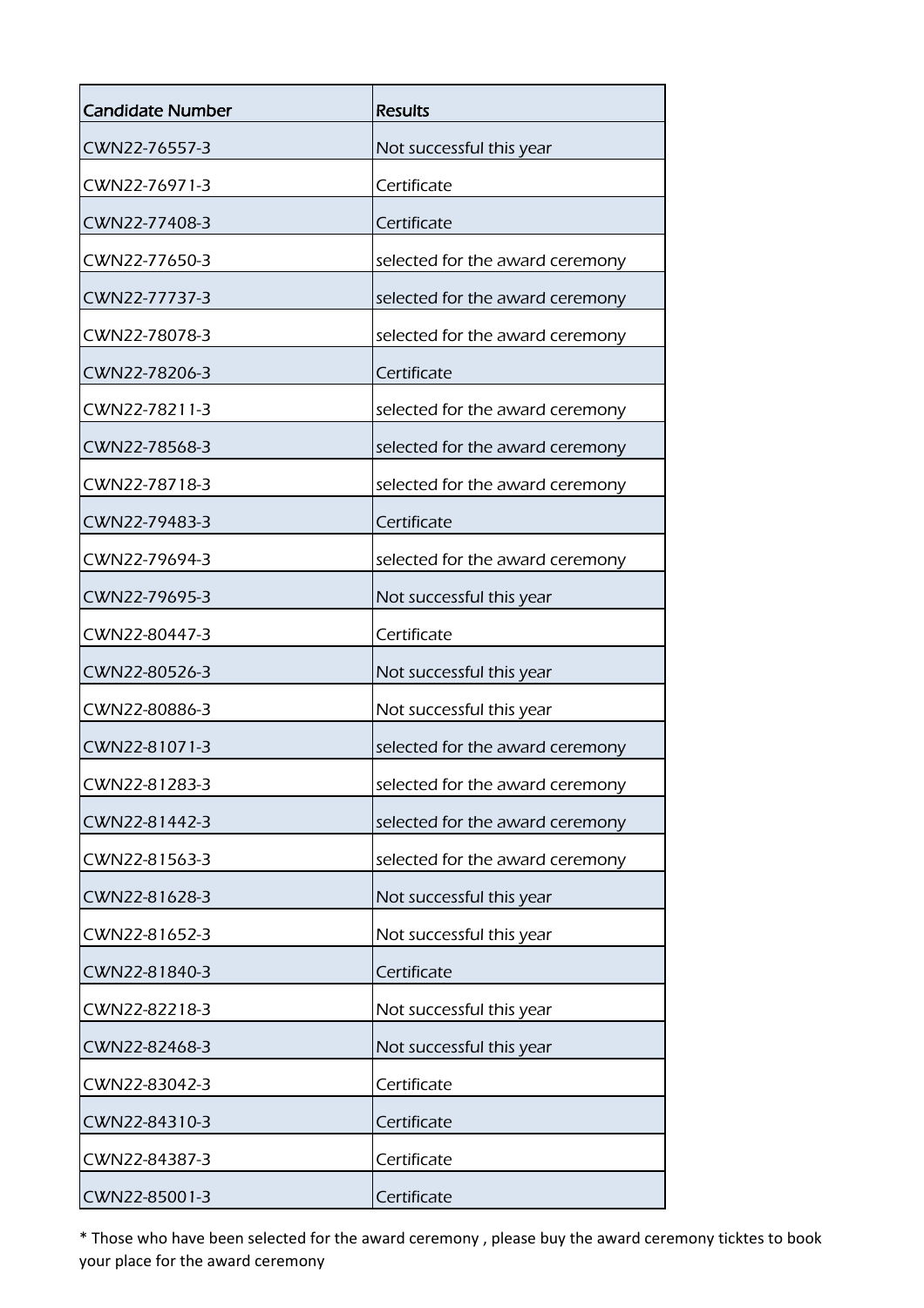| <b>Candidate Number</b> | <b>Results</b>                  |
|-------------------------|---------------------------------|
| CWN22-85370-3           | Certificate                     |
| CWN22-85595-3           | selected for the award ceremony |
| CWN22-85642-3           | Certificate                     |
| CWN22-85786-3           | Certificate                     |
| CWN22-86019-3           | Not successful this year        |
| CWN22-86978-3           | Not successful this year        |
| CWN22-87128-3           | Certificate                     |
| CWN22-87456-3           | Certificate                     |
| CWN22-87533-3           | selected for the award ceremony |
| CWN22-87539-3           | Not successful this year        |
| CWN22-87555-3           | selected for the award ceremony |
| CWN22-88409-3           | selected for the award ceremony |
| CWN22-88603-3           | selected for the award ceremony |
| CWN22-89340-3           | Not successful this year        |
| CWN22-89661-3           | selected for the award ceremony |
| CWN22-89724-3           | Not successful this year        |
| CWN22-89873-3           | Certificate                     |
| CWN22-90074-3           | Certificate                     |
| CWN22-90439-3           | Certificate                     |
| CWN22-90441-3           | Certificate                     |
| CWN22-90482-3           | Certificate                     |
| CWN22-91174-3           | Certificate                     |
| CWN22-91472-3           | selected for the award ceremony |
| CWN22-91502-3           | Certificate                     |
| CWN22-91815-3           | selected for the award ceremony |
| CWN22-92492-3           | Certificate                     |
| CWN22-92837-3           | Certificate                     |
| CWN22-93193-3           | Not successful this year        |
| CWN22-93385-3           | selected for the award ceremony |